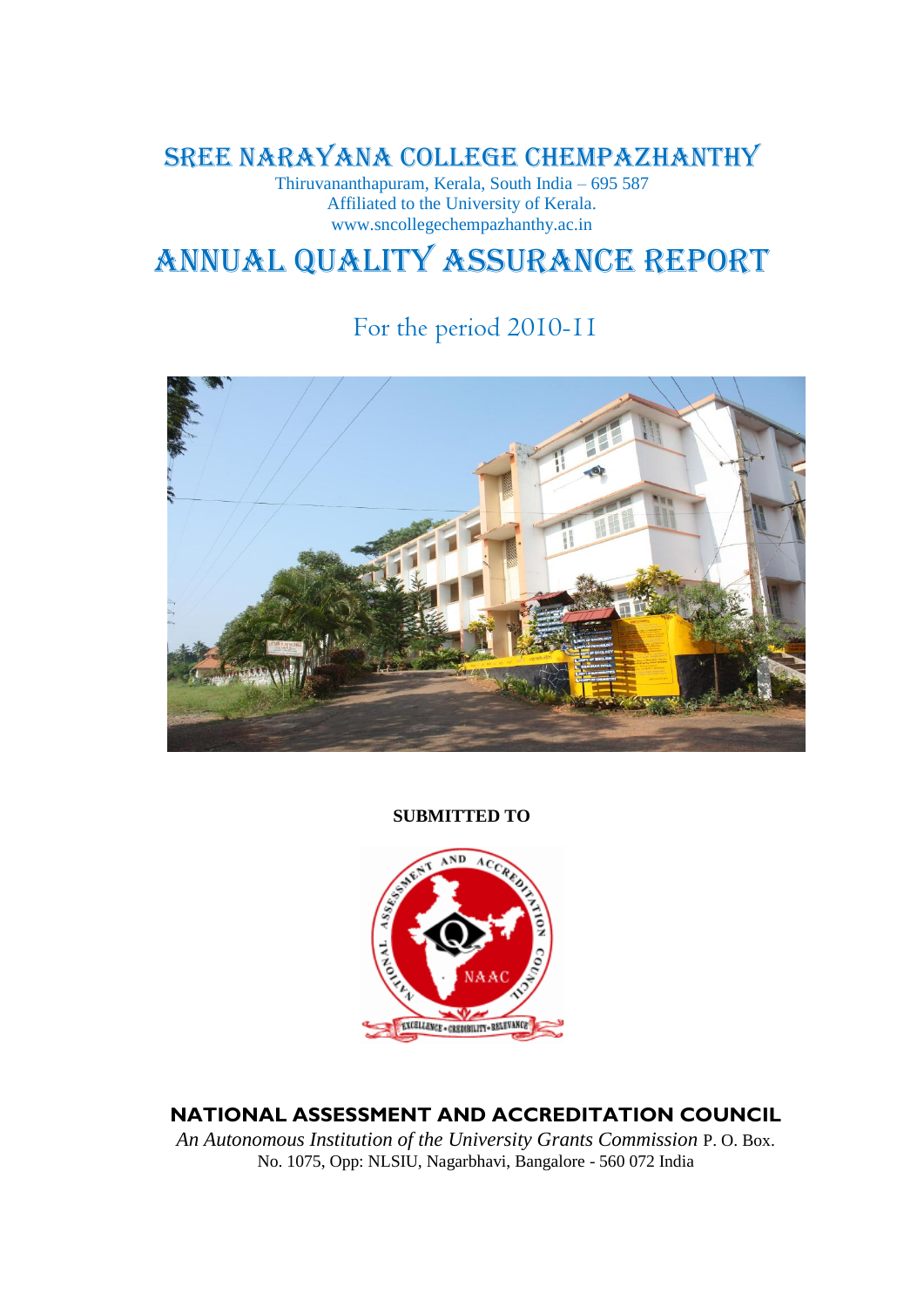# SREE NARAYANA COLLEGE, CHEMPAZHANTHY **IQAR- 2010-2011**

### **1. Kindly provide the details of the institution**

Name of Institution: Sree Narayana College, Chempazhanthy

Year of Establishment of the Institution: 1964

Address Line 1: Chempazhanthy

Address Line 2: Chempazhanthy P.O

City/Town: Thiruvananthapuram

State: Kerala

Postal Code: 695587

Email Address:snc.org@gmail.com

# **2. NAAC Accreditation/ Reaccreditation Details**

Year of Accreditation/ Reaccreditation: 2004

Current Grade: B+

CGPA: 78.90

### 3. **Institutional Status**: Affiliated Permanent

### **4. Contact Person Details**

Name of Head of Institution: Dr.M.Jeevanlal

Contact Phone: 0471 2596629,0471 2592077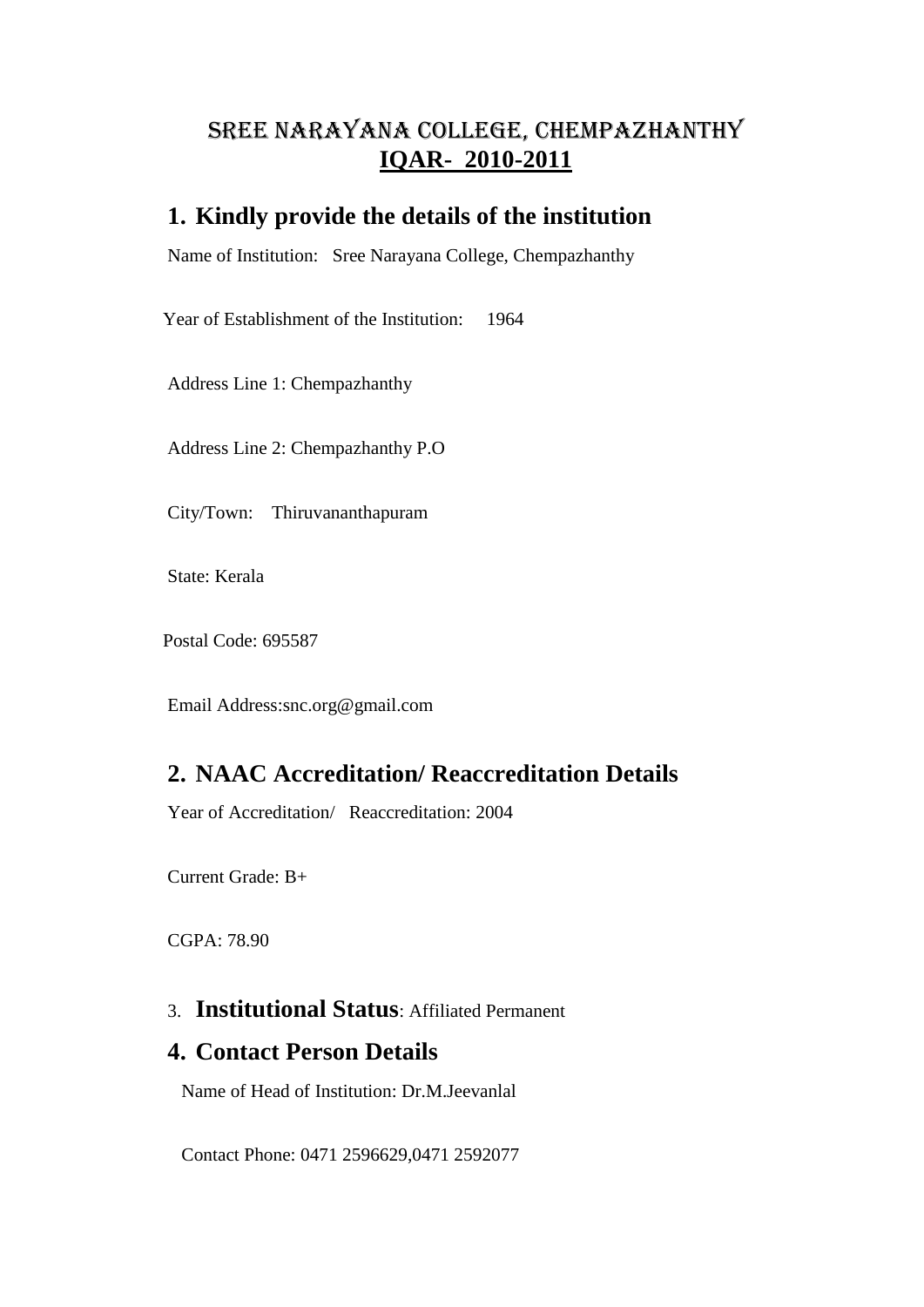Email: [snc.org@gmail.com](mailto:snc.org@gmail.com)

Website [URL:www.sncollegechempazhanthy.org](www.sncollegechempazhanthy.org)

Name of IQAC Coordinator: Dr.I.G.Shibi

Email: [shibiig@gmail.com](mailto:shibiig@gmail.com)

#### SECTION I

This section is related to institutional goals, vision and mission, academic programmes and activities, strategies and action plans for institution building. 5. Number of academic programmes existing (Enter a number; 0 for nil)

Undergraduate (BA/B.Sc./B.Com etc.): 13

Post Graduate (MA/M.Sc./M.Com etc.): 2

Research Programmes (M.Phil/P.hD):2

Certificate Programmes: 0

Professional Programmes: 0

(B.Tech/ M.Tech/ B.Ed/ M.Ed/ Medicine/ Pharmacy/ Paramedical/ Nursing etc)

Other value added programmes: 0

Any other programme offered (Specify): Applied for Career oriented tourism course 6. Details on Programme Development (Enter a number; 0 for nil) New programmes added during the year: 15 New programes designed: 3 Programes under revision: 5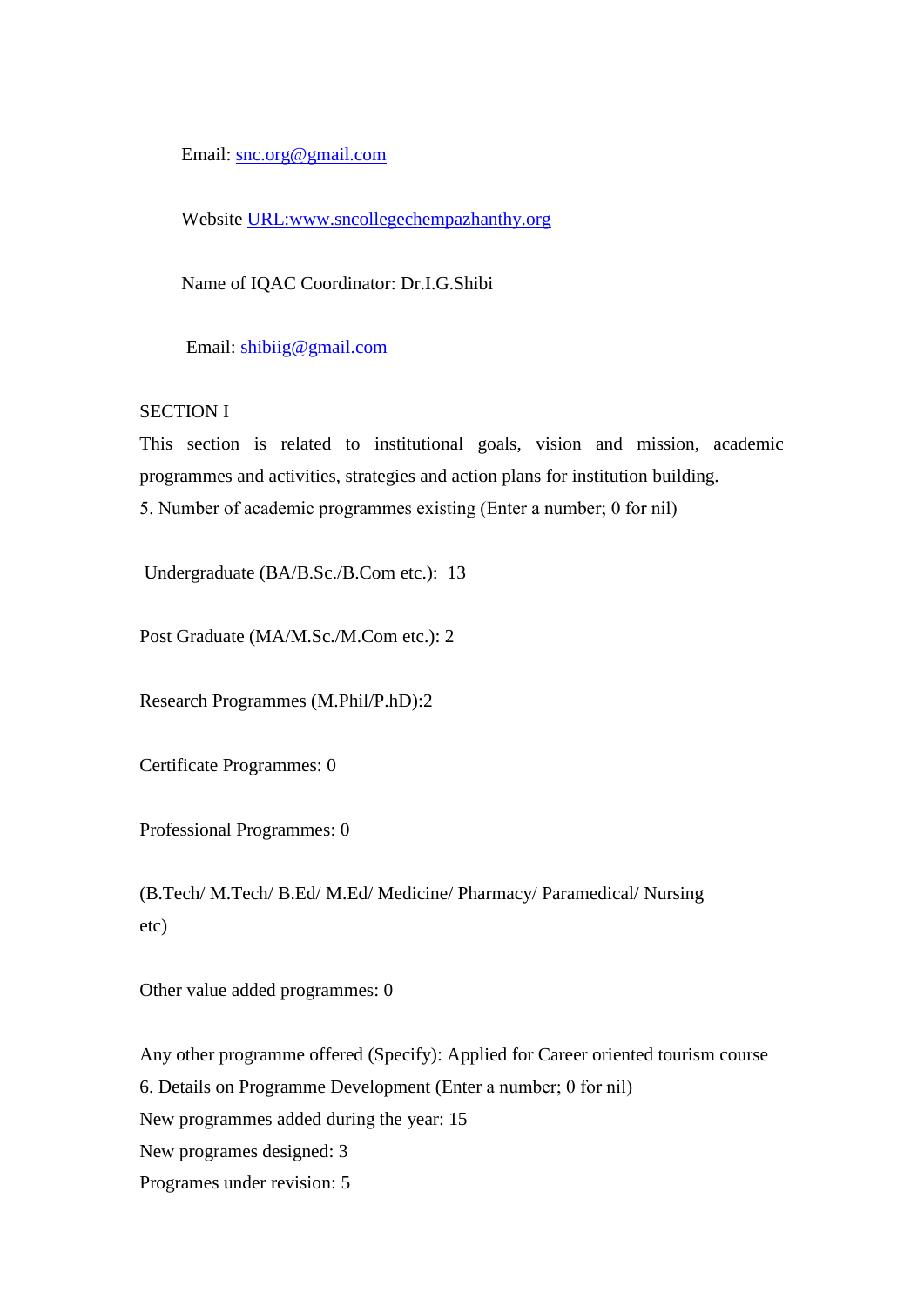Interdepartmental collaborative programmes: 2 Inter institutional collaborative programmes: 2 Number of review committee recommendations implemented (Total): 15 Number of NAAC peer team recommendations implemented: 15 Number of UGC/any other expert committee recommendations implemented: 0 Number of review committee recommendation under implementation: 2 Number of NAAC peer team recommendations under implementation: 2 Number of UGC/ any other expert committee recommendations under implementation: 0

## 7. **Faculty Details (Enter a number; 0 for nil)**

Total faculty strength required as per norms for all programmes: 76 Total faculty on rolls: 66 Faculty added during the year: 15 Faculty positions vacant: 12 Faculty left during the year: 15 Total number of visiting faculty: 0 Total number of guest faculty: 6

### 8. **Qualification of Faculty**

PhD and Above -28 MPhil- 40 Masters-66 Any other (Specify)-PGDJMC, MSc Hotel Management, B.Ed, M.H.R-8

## 9. **Faculty qualification improvement**

PhD awarded to existing faculty-2 MPhil awarded to existing faculty-0 Any other degree awarded to existing faculty-0

# 10. **Administrative Staff Details (Enter a number; 0 for nil)**

Administrative staff (total sanctioned): 32 Administrative staff (Actual strength): 27 Added during the year of reporting: 9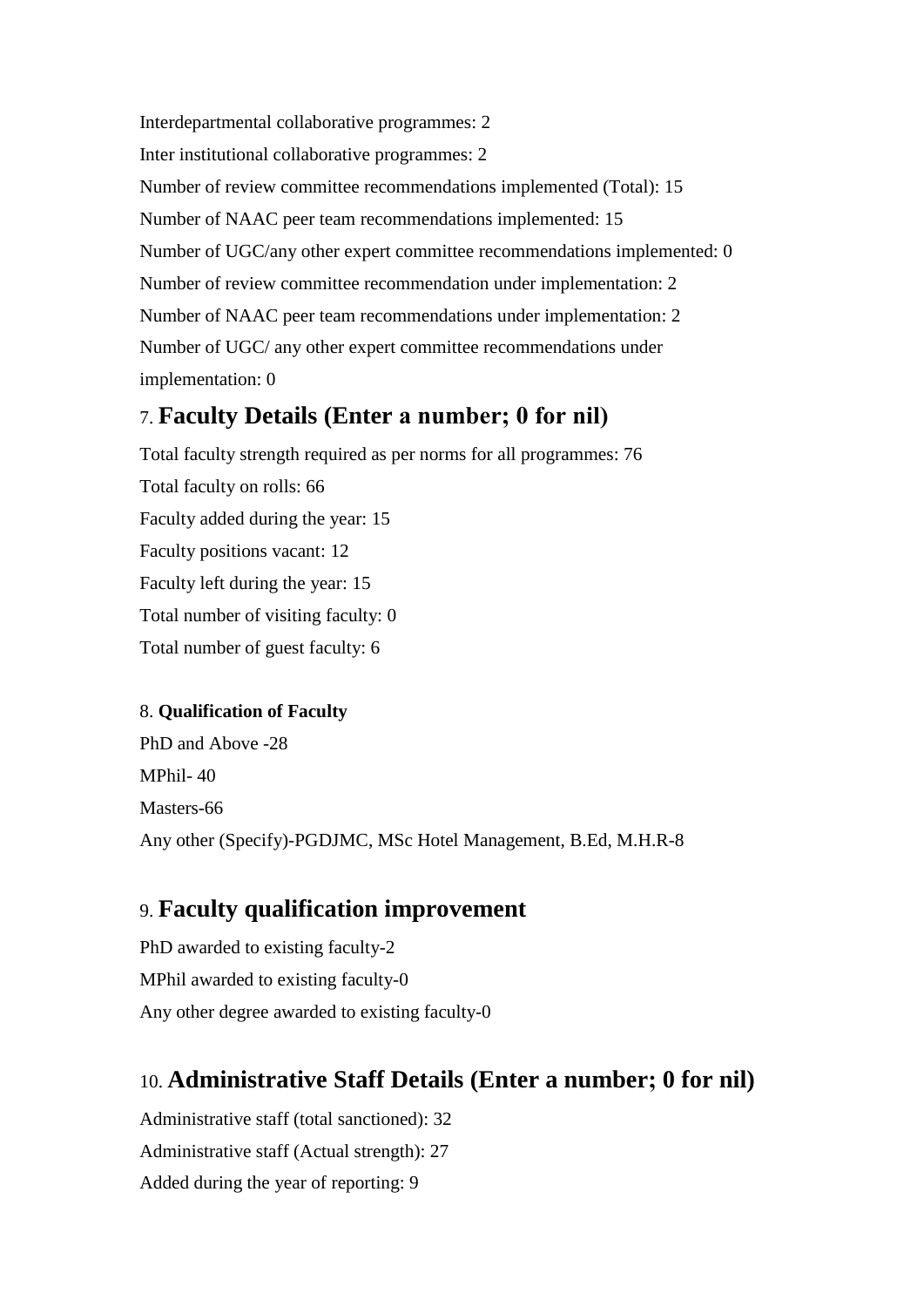Left during the year: 9 Number of posts vacant: 5 11. Technical Support Staff Details (Enter a number; 0 for nil) Technical Support Staff: 2 (Total sanctioned strength)

Technical Support Staff: 2 (Actual strength)

Added during the year:0 Left during the year:0 Number of posts vacant:0

#### SECTION II

This section surveys the quality sustenance and development activities during the year taken up by IQAC. It reflects quality management structure, strategies, and processes which would enhance academic quality of the institution as perceived by faculty, students, alumni, and other stakeholders (social perception of the institution) inline with the vision, mission and goals of the institution.

#### 12. **Establishment details**

Year of establishment of IQAC: 02/07/2002

13. **Composition of IQAC ( Enter a number; 0 for nil)** Number of IQAC members: 20 Number of Alumni in IQAC: 3 Number of Students in IQAC: 3 Number of Faculty in IQAC: 8 Number of Administrative Staff in IQAC: 1 Number of Technical Staff in IQAC: 0 Number of Management Representatives: 2 Number of External experts in IQAC: 1 Number of any other stakeholder and community representatives: 2

# 14. **IQAC Meetings**

Number of IQAC meetings held during the year: 8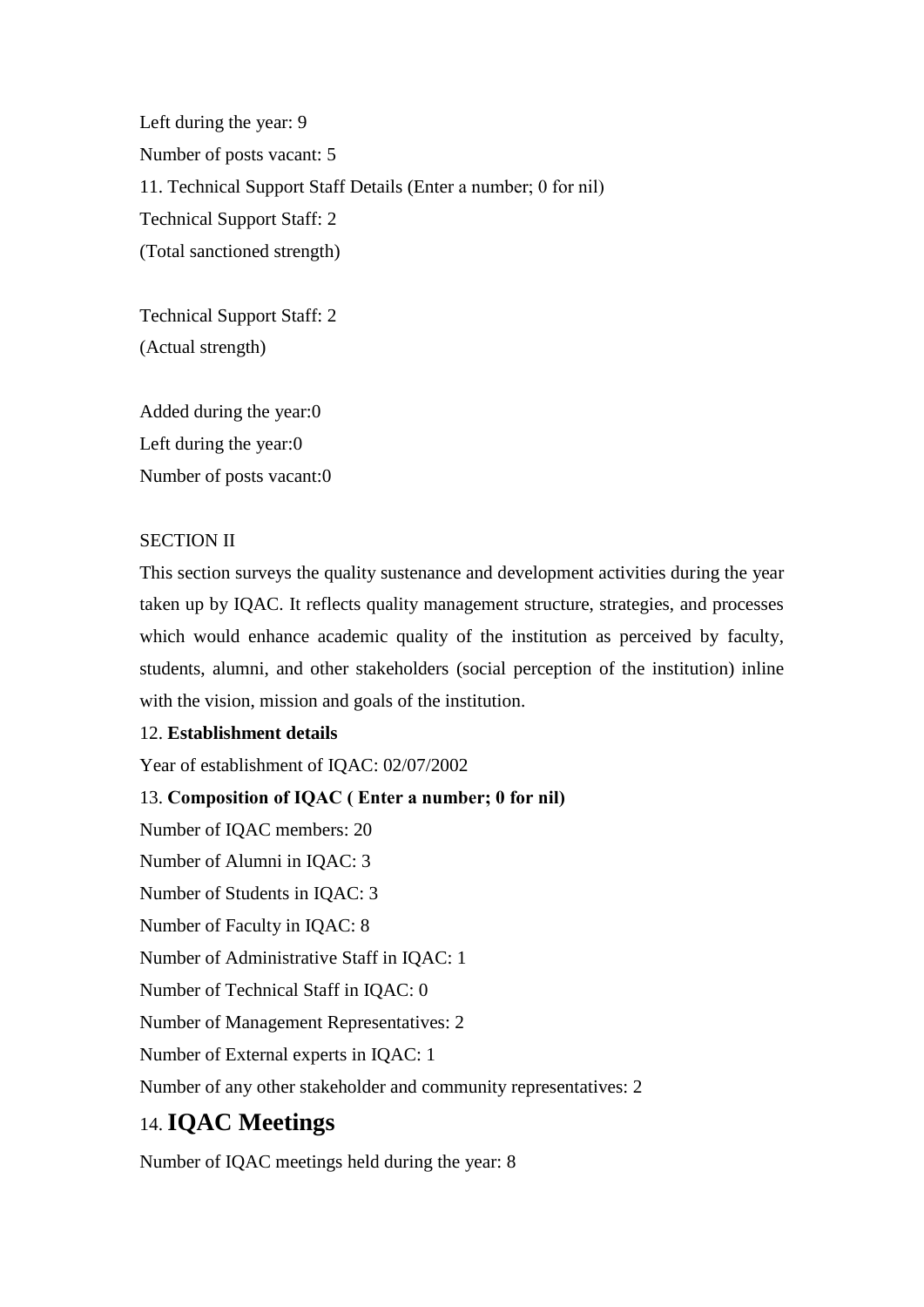15. Whether Calendar of activities of IQAC formulated for the academic year: yes

# 16. **IQAC Plans for Development (Enter a number; 0 for nil)**

Number of academic programmes proposed: 3 Number of value added programmes proposed: 5 Number of skill oriented programmes proposed: 5 Number of faculty competency and development programmes proposed: 2 Number of other staff development programmes proposed: 3 Number of student mentoring programmes proposed: 5 Number of co curricular activities proposed: 35 Number of inter departmental cooperative schemes proposed: 2 Number of community extension programmes proposed: 7 Any other programmes proposed (Specify): 1 17. **IQAC Plans for development & Implementation (Enter a number; 0 for nil)** Number of academic programmes implemented: 11 Number of value added programmes implemented: 1 Number of skill oriented programmes implemented: 2 Number of faculty competency and development programmes implemented: 2 Number of other staff development programmes implemented: 3 Number of student mentoring programmes implemented: 5 Number of co curricular activities implemented: 27 Number of inter-departmental cooperative programs implemented: 2 Number of community extension programmes implemented: 3 Any other programmes suggested that are implemented (Specify): 0

# 18. IQAC Seminars and Conferences (Enter a number; 0 for nil)

Number of seminars/ conferences/ workshops organized by IQAC within the institution: 18 Number of participants from the institution: 2430 Number of participants from outside:850 Number of external experts invited:27 Number of external conferences/seminars/ workshops on institutional quality attended : 62 Number of events conducted with IQACs of other institutions as collaborative programmes: 6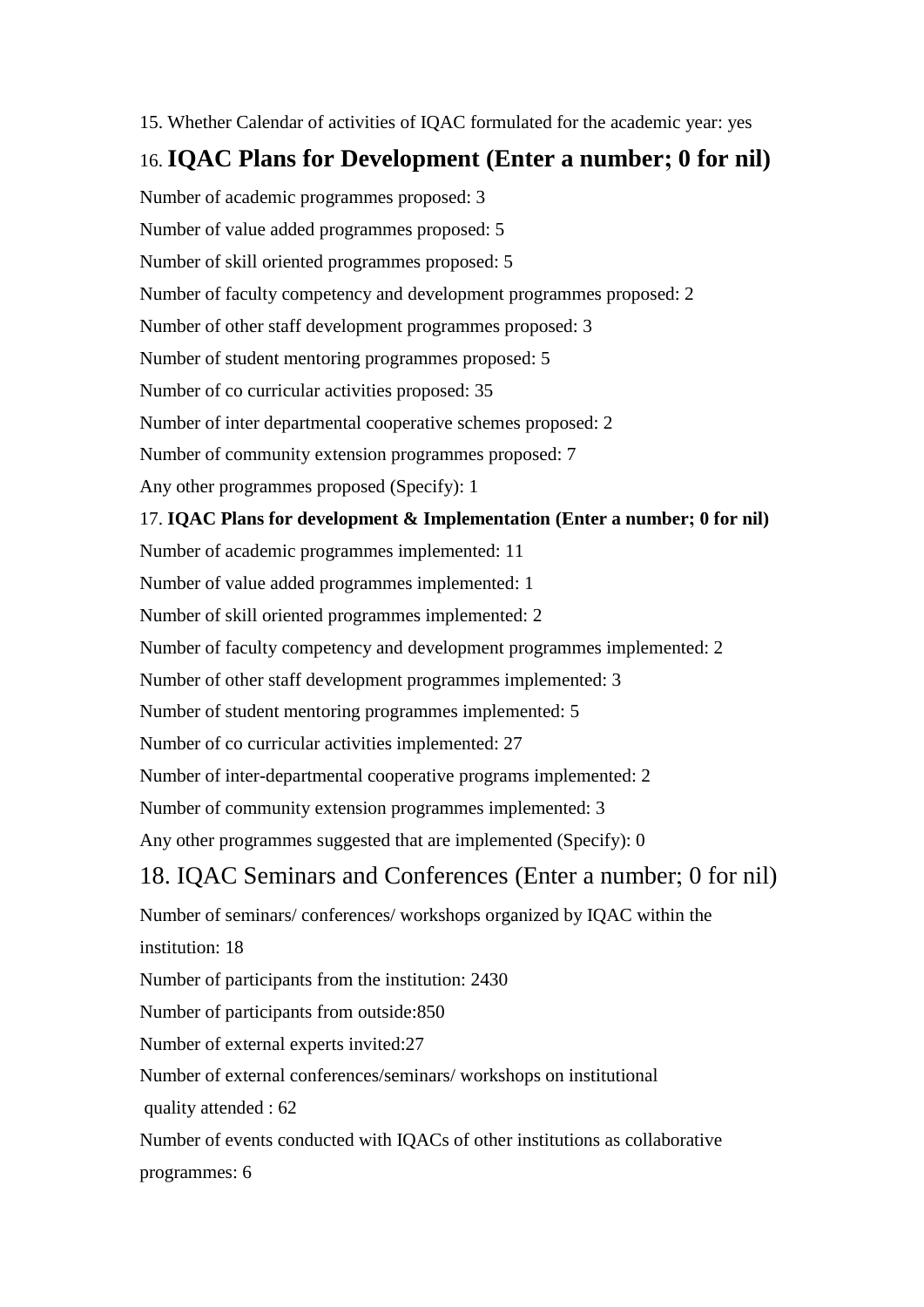19. Did IQAC receive any funding from UGC during the year ?

No

20. If the response to Qn. 18 is Yes, please provide the amount received from UGC (Input 0 if NA/NIL) Any other source including internal financial support from the management (Specify amount):

Amount Received from UGC: Nil

Amount Received from any other source including the college management:Nil

21. Any significant contribution made by IQAC on quality enhancement during current year (Please provide details in bullet format):

(1) Submitted application for Career related tourism course

(2) Conducted seminars on Human Rights

(3) Collected and tabulated data on curricular and extra curricular activities

(4) Regular monitoring

SECTION III

In this section the events, activities, and outputs in the field of research and academic areas are being surveyed:

22. Academic Programmes

Number of new academic programmes developed or designed by faculty: 2

Number of faculty members involved in curriculum restructuring/revision/syllabus Development: 5

Number of programes in which evaluation process reformation taken up and implemented: 15

Number of active teaching days during the current academic year:180

Average percentage of attendance of students Percentage of classes engaged by guest

faculty and temporary teachers: 78

Number of self financed programmes offered: 0

Number of aided programmes offered: 15

Number of programmes discontinued during the year: 0

23. Whether any systematic student feedback mechanism is in place? **Yes**

24. Feedback Details (If answer to Question 23 is yes)

Percentage of courses where student feedback is taken: 100

25. Is feedback for improvement provided to the faculty? **Yes**

## **26. Faculty Research, Projects, and Publication details for the year**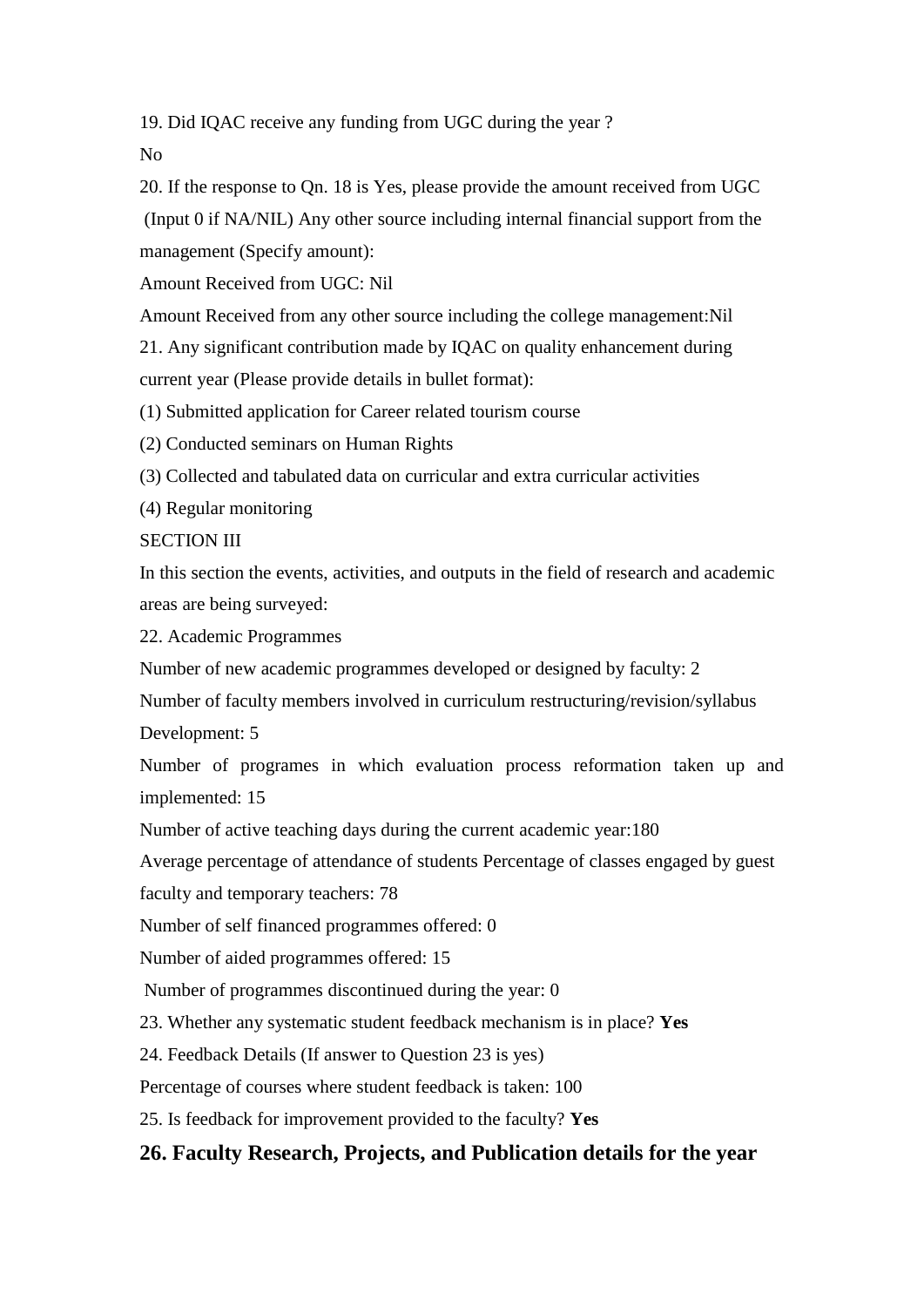Number of major research projects undertaken during the year: 2 Number of minor research projects undertaken during the year:5 Number of major ongoing projects: 2 Number of minor ongoing projects: 5 Number of major projects completed: 0 Number of minor projects completed:6 Number of major project proposals submitted for external funding: 0 Number of minor project proposals submitted for external funding:2 Number of research publications in peer reviewed journals: 32 Number of research publications in international peer reviewed journals:13 Number of research publications in national peer reviewed journals:15 Number of research papers accepted for publication in international peer reviewed Journals: 2 Number of research papers accepted for publication in national peer reviewed journals:4 Average of impact factor of publications reported: 5.37 Number of books published: 10 Number of edited books published: 1 Number of books (single authored) published: 5 Number of books (co-authored) published:5 Numbers of conferences attended by faculty: 38 Number of international conferences attended: 5 Number of national conferences attended:33 Number of papers presented in conferences:32 Number of papers presented in international conferences:3 Number of papers presented in national conferences:30 Number of conferences organized by the institution:17 Number of faculty acted as experts resource persons:3 Number of faculty acted as experts resource persons- international: 1 Number of faculty acted as experts resource persons- national:2 Number of collaborations with international institutions:0 Number of collaborations with national institutions:2 Number of linkages created during the year:2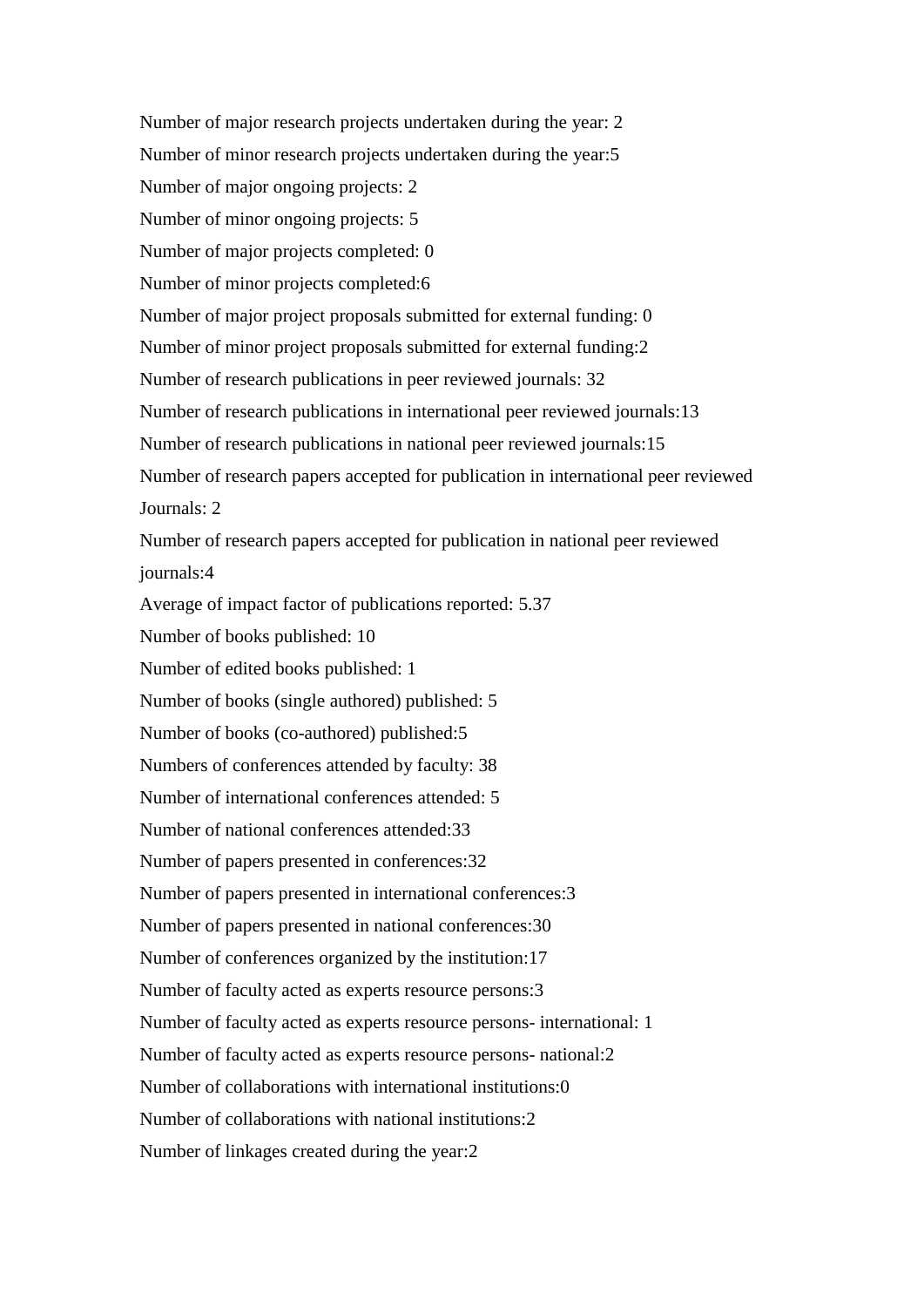Total budget for research for current year as a percentage of total institution budget: 14

Amount of external research funding received in the year: Rs.1099450/-

Number of patents received in the year:0

Number of patents applied for in the year:0

Number of research awards/ recognitions received by faculty and research fellows of the institute in the year: 4

Number of PhDs awarded during the year:2

Percentage of faculty members invited as external experts/resource persons/reviewers/referees or any other significant research activities: 11

### **SECTION IV**

This section deals with Student Mentoring and Support System existing in the institution. This includes student activities, mentoring, and opportunities for development and inclusive practices.

27. Student Details and Support Mechanisms

The total intake of students for various courses (Sanctioned): 1893

Actual enrolment during the year: 1893

Student dropout percentage during the year: 1

Success percentage in the final examination across the courses: 72

Number of academic distinctions in the final examination and percentage: 73

Number of students who got admitted to institutions of national importance: 8

Number of students admitted to institutions abroad:2

Number of students qualified in UGC NET/ SET:5

Number of students qualified GATE/ CAT/ other examination (Specify):6

28. Does student support mechanism exist for coaching for competitive

examinations?: Yes

29. Student participation, if response is yes to Qn. 28

Number of students Participated: 58

30. Does student counselling and guidance service exist? Yes

**31.** Student participation, if answer to Qn. 29 is yes; 240

### **32. Career Guidance**

Number of career guidance programmes organized: 14

Percentage of students participated in career guidance programmes: 43

33. Is there provision for campus placement? Yes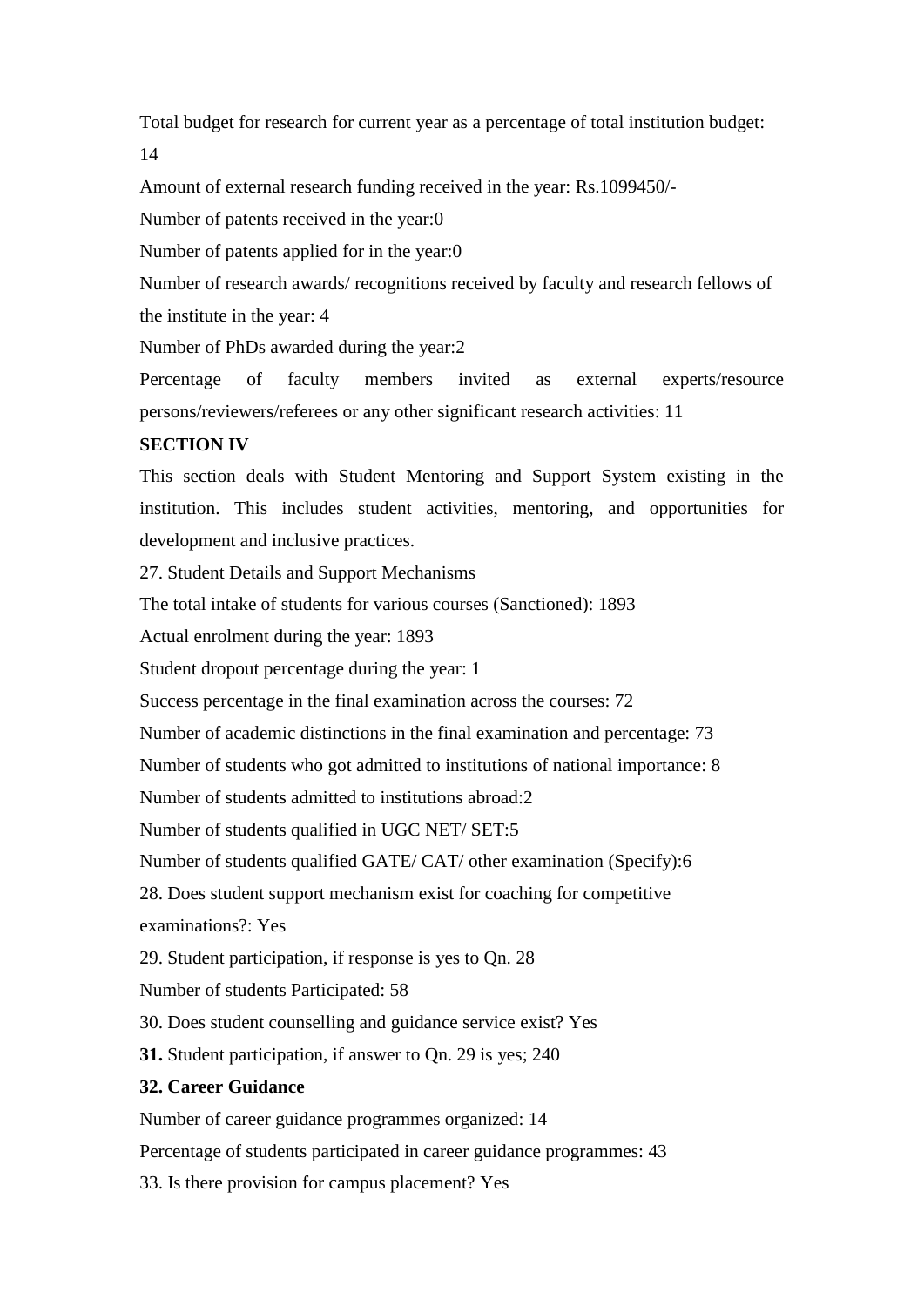#### 34. If yes to Qn. 33

Number of students participated in campus selection programmes: 390 Number of students selected for placement during the year: 28 35. Does gender sensitization program exist?Yes 36. If Answer is Yes to Qn 35 Number of programmes organized: 9

### **37. Student activities**

Number of students participated in external cultural events:23 Number of prizes won by students in external cultural events: 7 Number of cultural events conducted by the institute for the students:13 Number of students participated in international sports and games events:2 Number of students participated in national level sports and games events:15 Number of students participated in state level sports and games events:32 Number of students participated in university level sports and games Events:63

Number of prizes won by students in international sports and games events:2 Number of prizes won by students in national level sports and games events:13 Number of prizes won by students in state level sports and games events:23 Number of prizes won by students in university level sports and games events:54 Number of sports and games events conducted by the institute for the students:4

### 38. **Composition of students**

Percentage of Scheduled Caste: 9.05 Percentage of Scheduled Tribe:0.12 Percentage of other backward communities:72.32 Percentage of women students:73.69 Percentage of physically challenged: 0 Percentage of rural students: 90 Percentage of urban Students: 10

### 39. **Scholarships and Financial Support**

Number of students availing financial support from the institution: 108 Amount disbursed as financial support from the institution: 48000 Number of students awarded scholarship from the institution:83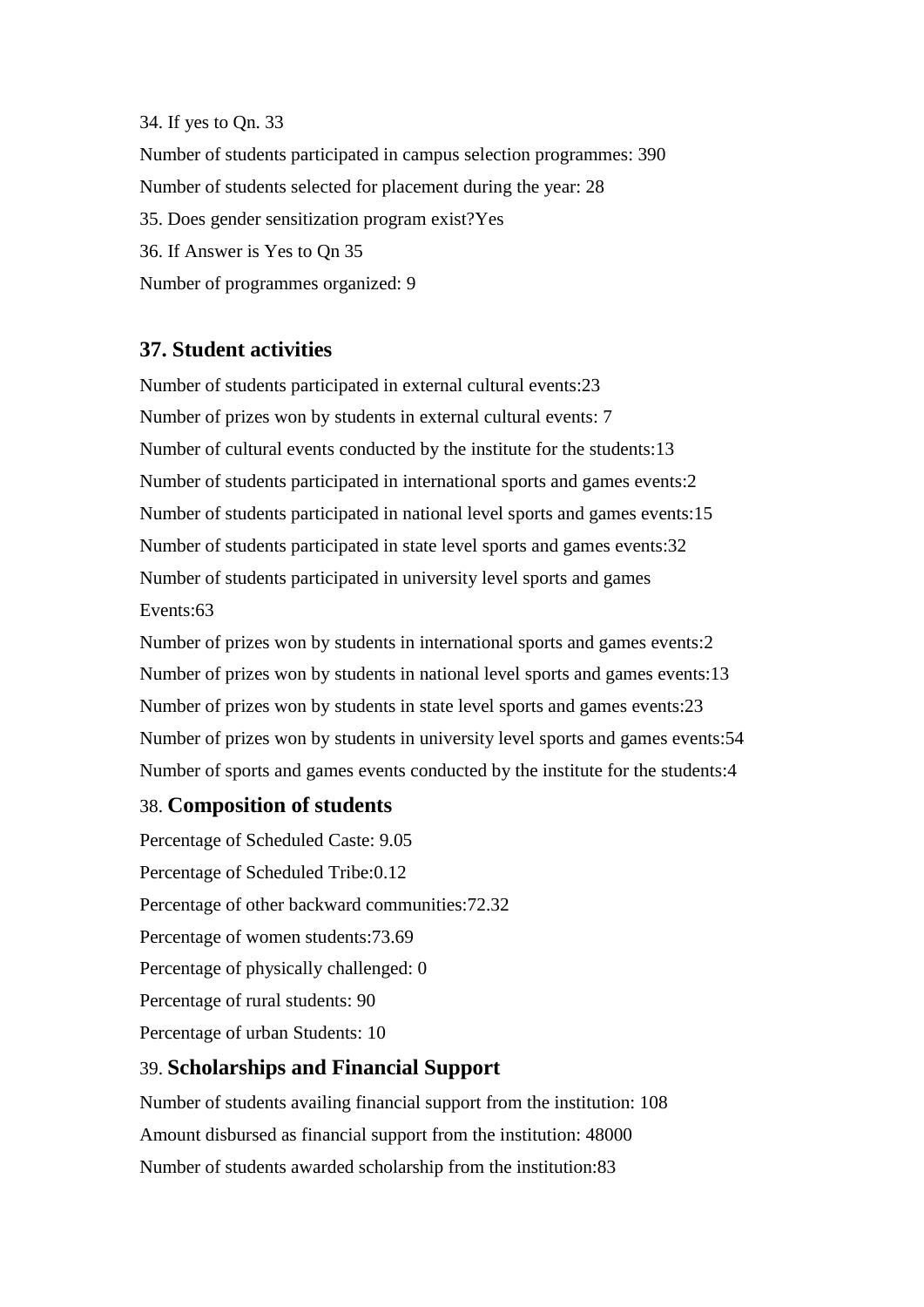Number of students received notable national/international achievements/recognition: 3

## **40. Student initiatives**

Number of community upliftment programmes initiated by students: 18

Number of literary programmes initiated by students:20

Number of social action initiatives based on science / environment initiated by

students:16

Number of student research Initiatives:28

### **SECTION V**

This section surveys the Governance and Innovation at the institution related to quality management. The educational management strategies adopted and in practice for achieving the objectives are focussed.

41. Whether perspective plan for overall developmental activities is created? Yes

42. If the answer for Qn. 41 is Yes, is the plan implemented and monitored? Yes

43. Whether benchmarking is created for institutional quality management efforts?Yes

44. If the answer to Question 43 is Yes, please list the benchmarking in various areas of development in bullet format

(1) Teaching evaluation (2) Student evaluation (3) Performance evaluation on cultural and sports activities

### 45**. Is a Management Information System (MIS) in place? Yes**

46. If answer to question 45 is Yes, please provide details of MIS applied to

- 1. Administrative procedures including finance
- 2. Student admission
- 3. Student records
- 4. Evaluation and examination procedures
- 5. Research administration
- 6. Others

(enter the respective details corresponding to the serial numbers)

(1) Computer aided administrative procedure (2) Computer aided admission procedure (3) Student records were maintained through MIS (4) MIS applied for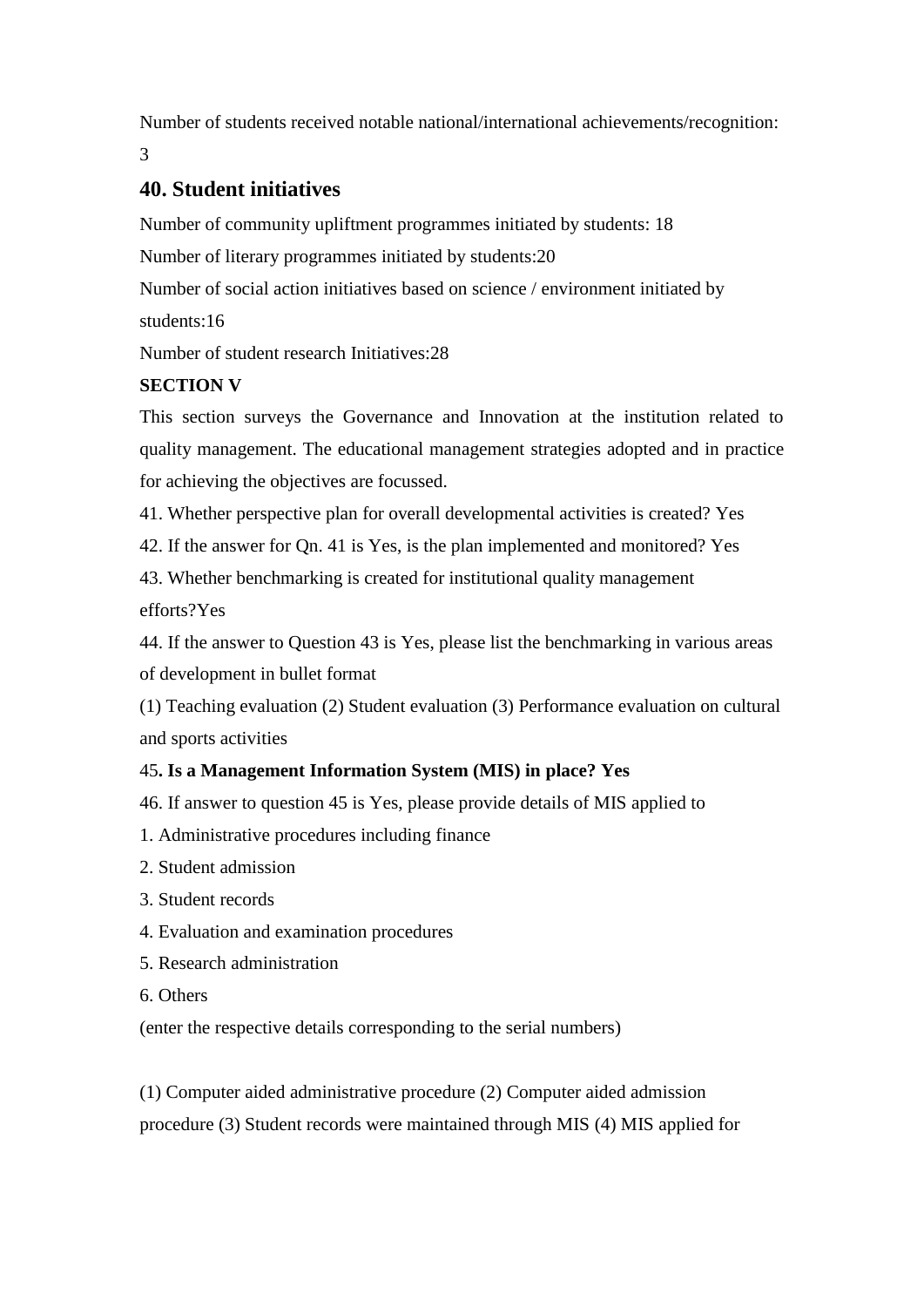evaluation and examination procedures (5) Computer aided procedure applied for research activities.

#### 47. **Existence of learning resource management**

ICT and smartclass room Yes E-learning sources (e- Books, e- Journals) Y<sub>es</sub> Production of teaching modules Yes Interactive learning Facilities 48. **Internal resource mobilization: Kindly provide the amount contributed** Research: 150000 Consultancy and training: 6000 Student contribution: 8000

Alumni contribution:16000

E database in library: Yes : Yes

Well wishers: 7000

### 49. **Infrastructure and welfare spending: Please specify the amount**

Amount spent for infrastructure development: 175000

Amount spent for student welfare: 82000

Amount spent for staff Welfare: 50000

50. Is delegation of authority practiced

51. Does grievance redressal cell exist ?

Faculty: Yes

Students: Yes

Staff: Yes

52. Grievances received from faculty and resolved (Enter a number; 0 for nil)

Number of grievances received: 1

Number of grievances Resolved:1

53. Number of grievances received from students and resolved (Enter a number; 0 for nil)

Number of grievances received: 17

Number of grievances Resolved: 17

54. Number of grievances received from other staff members and resolved ( Enter a number; 0 for nil)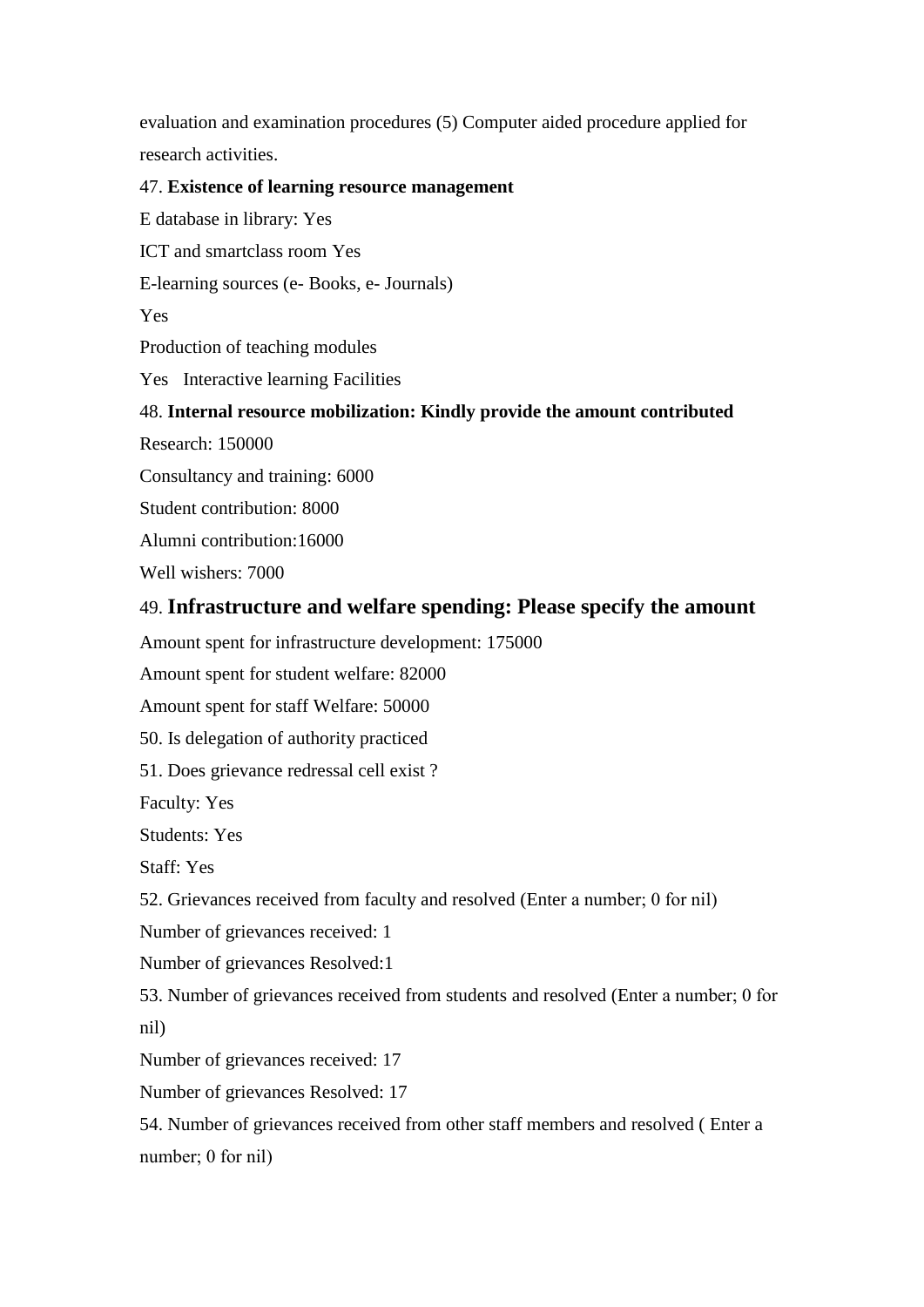Number of grievances received: 4

Number of grievances Resolved:4

55. Has the institution conducted any SWOT analysis during the year? Yes

56. The SWOT analysis was done by internal or by external agency

Internal

57. Kindly provide three identified strengths from SWOT Analysis (in bullet format)

(1) Qualified faculty (2) prime location (3) Support from the management and alumnei

58. Kindly provide three identified weaknesses from the SWOT analysis (in bullet format)

(1) Limited number of higher academic courses(2) Socio-economic backwardness of students (3) Absence of residential system for boys

59. Kindly provide two opportunities identified from the SWOT analysis (in bullet format)

(1) Infrastructure and facility for career advancement (2) Harmonia (3) Value oriented education.

60. Kindly provide two identified challenges/threats from SWOT analysis (in bullet format)

(1) Unscientific teacher-student ratio (2) Lack of encouragement for arts& Science courses.

61. Identify any significant progress made by the institution towards achieving the goals and objectives during the year (list below in bullet format)

(1) Research development in two disciplines (2) Extra Curricular activities (3)

Infrastructural development (4) Publication of faculty in reputed journals

62. How do you perceive the role of NAAC in the quality development of your institution?

(Suggestions in bullet format to be given below)

(1) Motivation for further achievements (2) Need for perfect documentation of achievements.

#### CONCLUDING REMARKS

This exercise is intended to make a self analysis of the quality development of the institution during the year. The perspective plan and implementation for every year is